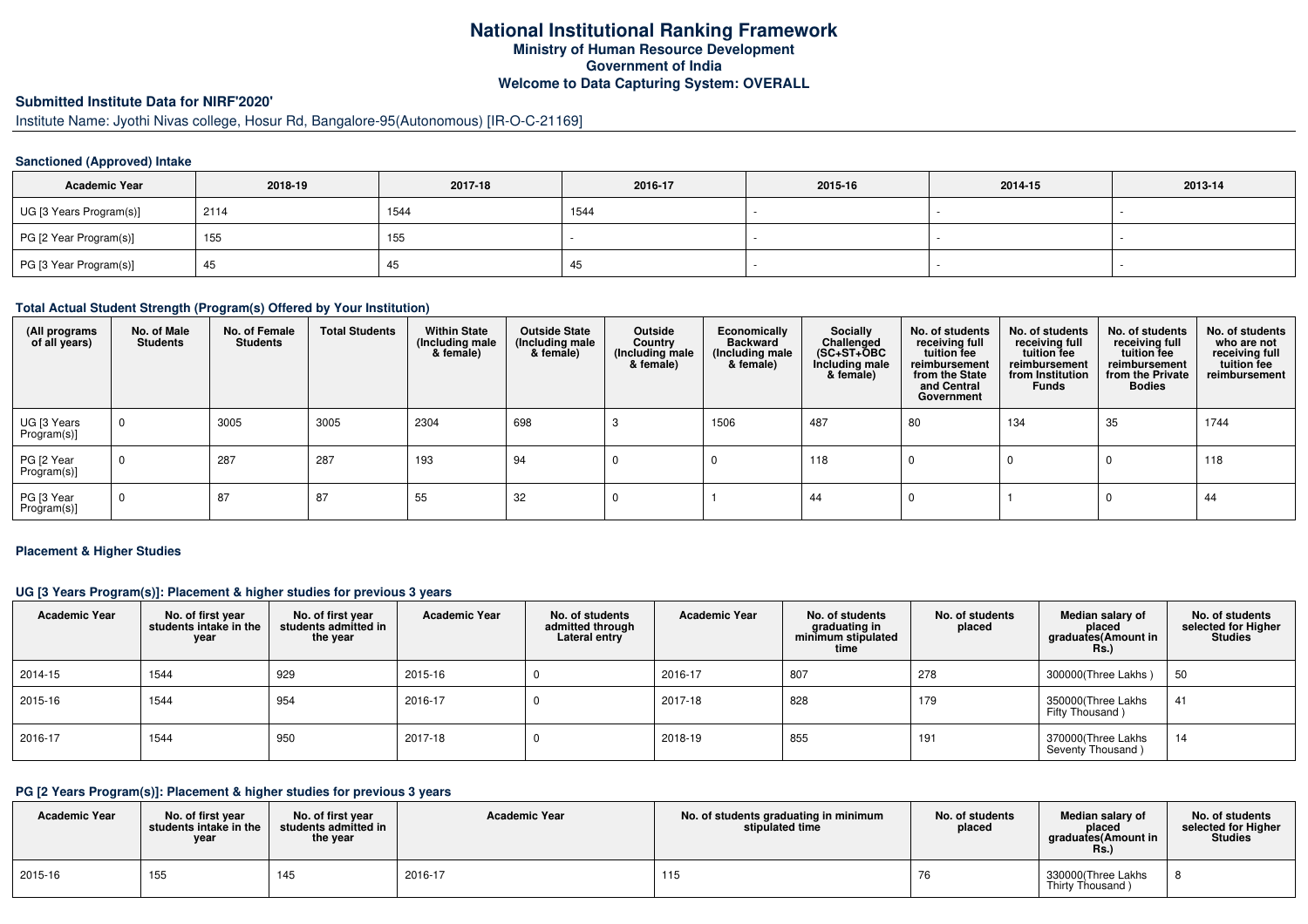| 2016-17 | 155 | 146 | 2017-18 | 130 | -89 | 350000(Three Lakhs<br>Fifty Thousand ) |  |
|---------|-----|-----|---------|-----|-----|----------------------------------------|--|
| 2017-18 | 155 | 139 | 2018-19 | 125 | -36 | 270000(Two Lakhs<br>Seventy Thousand)  |  |

# **PG [3 Years Program(s)]: Placement & higher studies for previous 3 years**

| <b>Academic Year</b> | No. of first year<br>students intake in the<br>year | No. of first year<br>students admitted in<br>the year | <b>Academic Year</b> | No. of students<br>admitted through<br>Lateral entry | <b>Academic Year</b> | No. of students<br>graduating in<br>minimum stipulated<br>time | No. of students<br>placed | Median salary of<br>placed<br>graduates(Amount in<br><b>Rs.)</b> | No. of students<br>selected for Higher<br><b>Studies</b> |
|----------------------|-----------------------------------------------------|-------------------------------------------------------|----------------------|------------------------------------------------------|----------------------|----------------------------------------------------------------|---------------------------|------------------------------------------------------------------|----------------------------------------------------------|
| 2014-15              | 45                                                  | 23                                                    | 2015-16              |                                                      | 2016-17              |                                                                | 10                        | 300000(Three Lakhs)                                              |                                                          |
| 2015-16              | 45                                                  | 30                                                    | 2016-17              |                                                      | 2017-18              | 28                                                             | 21                        | 350000(Three Lakhs<br>Fifty Thousand)                            |                                                          |
| 2016-17              | 45                                                  | 34                                                    | 2017-18              |                                                      | 2018-19              | 30                                                             | 14                        | 350000(Three Lakhs<br>Fifty Thousand)                            | 0                                                        |

#### **Ph.D Student Details**

| Ph.D (Student pursuing doctoral program till 2017-18; Students admitted in the academic year 2018-19 should not be entered here.) |                                                            |         |         |  |  |  |  |
|-----------------------------------------------------------------------------------------------------------------------------------|------------------------------------------------------------|---------|---------|--|--|--|--|
|                                                                                                                                   | <b>Total Students</b>                                      |         |         |  |  |  |  |
| Full Time                                                                                                                         |                                                            |         |         |  |  |  |  |
| Part Time                                                                                                                         |                                                            |         |         |  |  |  |  |
|                                                                                                                                   | No. of Ph.D students graduated (including Integrated Ph.D) |         |         |  |  |  |  |
|                                                                                                                                   | 2018-19                                                    | 2017-18 | 2016-17 |  |  |  |  |
| Full Time                                                                                                                         |                                                            |         |         |  |  |  |  |
| Part Time                                                                                                                         |                                                            |         |         |  |  |  |  |

## **Financial Resources: Utilised Amount for the Capital expenditure for previous 3 years**

| <b>Academic Year</b>                                                                                 | 2018-19                                                                                | 2017-18                                                                                       | 2016-17                                                                      |  |  |  |  |
|------------------------------------------------------------------------------------------------------|----------------------------------------------------------------------------------------|-----------------------------------------------------------------------------------------------|------------------------------------------------------------------------------|--|--|--|--|
|                                                                                                      | <b>Utilised Amount</b>                                                                 | <b>Utilised Amount</b>                                                                        | <b>Utilised Amount</b>                                                       |  |  |  |  |
| Annual Capital Expenditure on Academic Activities and Resources (excluding expenditure on buildings) |                                                                                        |                                                                                               |                                                                              |  |  |  |  |
| Library                                                                                              | 332172 (Three Lakhs Thirty Two Thousand One Hundred and<br>Seventy Two)                | 918944 (Nine Lakhs Eighteen Thousand Nine Hundred and<br>Forty Four)                          | 580611 (Five Lakhs Eighty Thousand Six Hundred and Eleven                    |  |  |  |  |
| New Equipment for Laboratories                                                                       | 7106124 (Seventy One Lakhs Six Thousand One Hundred and<br>Twenty Fourf)               | 4693097 (Forty Six Lakhs Ninty Three Thousand and Ninty<br>Seven)                             | 4011453 (Forty Lakhs Eleven Thousand Four Hundred and<br>Fifty Three)        |  |  |  |  |
| <b>Engineering Workshops</b>                                                                         | $0$ (zero)                                                                             | 16247 (Sixteen Thousand Two Hundred and Forty Seven)                                          | 2425 (Two Thousand Four Hundred and Twenty Five)                             |  |  |  |  |
| Other expenditure on creation of Capital Assets (excluding<br>expenditure on Land and Building)      | 15281226 (One Crore Fifty Two Lakhs Eighty One Thousand<br>Two Hundred and Twenty Six) | 18678768 (One Crore Eighty Six Lakhs Seventy Eight<br>Thousand Seven Hundred and Sixty Eight) | 8226671 (Eighty Two Lakhs Sixty Six Thousand Six Hundred<br>and Seventy One) |  |  |  |  |

## **Financial Resources: Utilised Amount for the Operational expenditure for previous 3 years**

| <b>Academic Year</b> | 2018-19                | 2017-18                | 2016-17                |
|----------------------|------------------------|------------------------|------------------------|
|                      | <b>Utilised Amount</b> | <b>Utilised Amount</b> | <b>Utilised Amount</b> |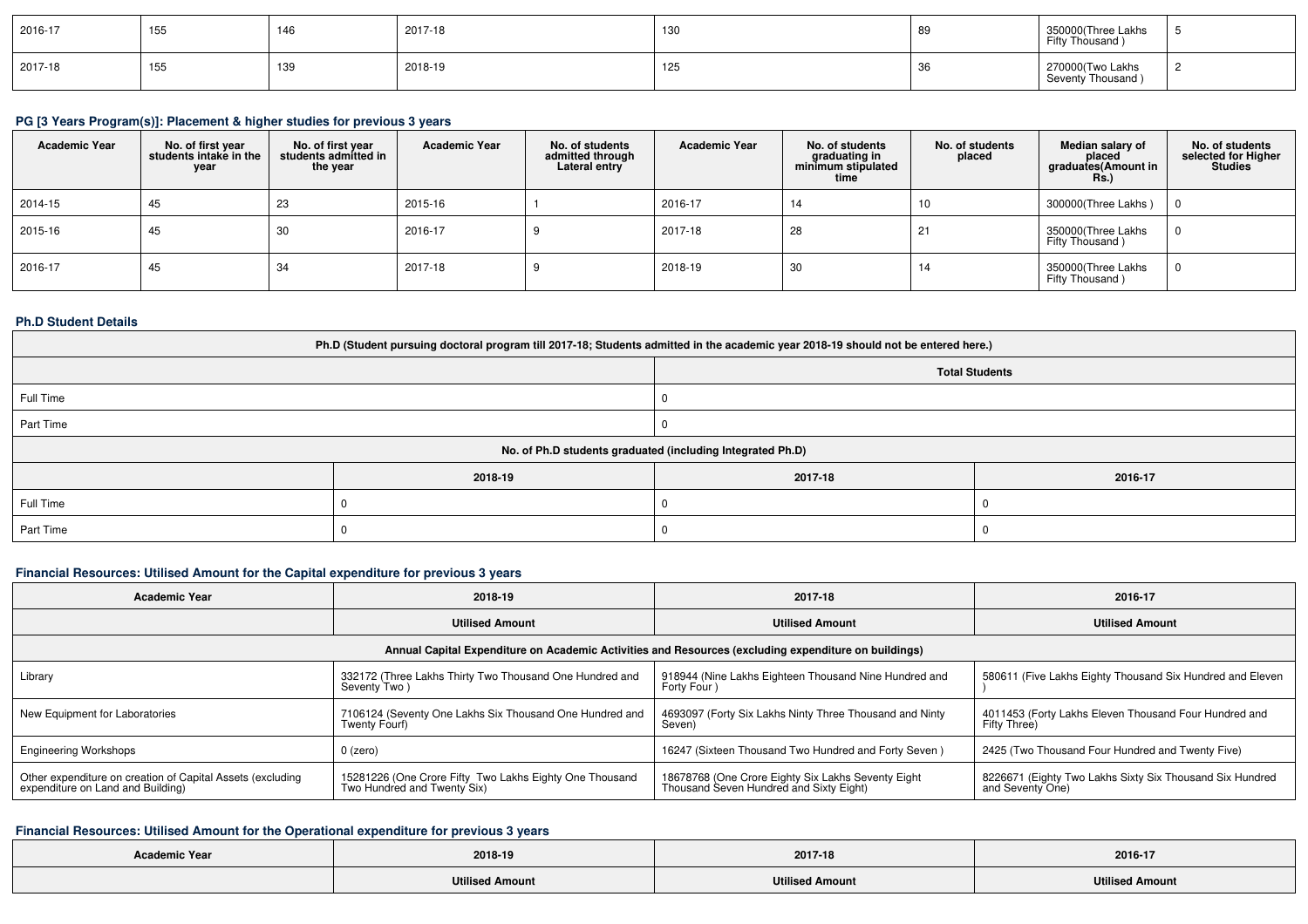| <b>Annual Operational Expenditure</b>                                                                                                                                                                                                                                |                                                                                                   |                                                                                               |                                                                                        |  |  |  |  |
|----------------------------------------------------------------------------------------------------------------------------------------------------------------------------------------------------------------------------------------------------------------------|---------------------------------------------------------------------------------------------------|-----------------------------------------------------------------------------------------------|----------------------------------------------------------------------------------------|--|--|--|--|
| Salaries (Teaching and Non Teaching staff)                                                                                                                                                                                                                           | 142493459 (Fourteen Crores Twenty Four Lakhs Ninty Three<br>Thousand Four Hundred and Fifty Nine) | 115686276 (Eleven Crores Fifty Six Lakhs Eighty Six<br>Thousand Two Hundred and Seventy Six)  | 110601616 (Eleven Crores Six Lakhs One Thousand Six<br>Hundred and Sixteen)            |  |  |  |  |
| Maintenance of Academic Infrastructure or consumables and<br>other running expenditures(excluding maintenance of hostels<br>and allied services, rent of the building, depreciation cost, etc)                                                                       | 64764216 (Six Crores Forty Seven Lakhs Sixty Four Thousand<br>Two Hundred and Sixteen)            | 65873752 (Six Crores Fifty Eight Lakhs Seventy Three<br>Thousand Seven Hundred and Flfty Two) | 61576299 (Six Crores Fifteen Lakhs Seventy Six Thousand<br>Two Hundred and Ninty Nine) |  |  |  |  |
| 1993107 (Ninteen Lakhs Ninty Three Thousand One Hundred<br>1338289 (Thirteen Lakhs Thirty Eight Thousand Two Hundred<br>1068429 (Ten Lakhs Sixty Eight Thousand Four Hundred and<br>Seminars/Conferences/Workshops<br>and Eighty Nine)<br>Twenty Nine)<br>and Seven) |                                                                                                   |                                                                                               |                                                                                        |  |  |  |  |

**IPR**

| Calendar year            | 2018 | 2017 | 2016 |
|--------------------------|------|------|------|
| No. of Patents Published |      |      |      |
| No. of Patents Granted   |      |      |      |

## **Sponsored Research Details**

| <b>Financial Year</b>                    | 2018-19 | 2017-18 | 2016-17 |
|------------------------------------------|---------|---------|---------|
| Total no. of Sponsored Projects          |         |         |         |
| Total no. of Funding Agencies            |         |         |         |
| Total Amount Received (Amount in Rupees) |         |         |         |
| Amount Received in Words                 | Zero    | Zero    | Zero    |

# **Consultancy Project Details**

| <b>Financial Year</b>                    | 2018-19 | 2017-18 | 2016-17 |
|------------------------------------------|---------|---------|---------|
| Total no. of Consultancy Projects        |         |         |         |
| Total no. of Client Organizations        |         |         |         |
| Total Amount Received (Amount in Rupees) |         |         |         |
| Amount Received in Words                 | Zero    | Zero    | Zero    |

# **Executive Development Program/Management Development Programs**

| <b>Financial Year</b>                                                             | 2018-19 | 2017-18 | 2016-17 |
|-----------------------------------------------------------------------------------|---------|---------|---------|
| Total no. of Executive Development Programs/ Management<br>Development Programs   |         |         |         |
| Total no. of Participants                                                         |         |         |         |
| Total Annual Earnings (Amount in Rupees)(Excluding Lodging<br>& Boarding Charges) |         |         |         |
| <b>Total Annual Earnings in Words</b>                                             | Zero    | Zero    | Zero    |

## **PCS Facilities: Facilities of physically challenged students**

| 1. Do your institution buildings have Lifts/Ramps? | ----<br>Yes, more than 80% of the buildings |
|----------------------------------------------------|---------------------------------------------|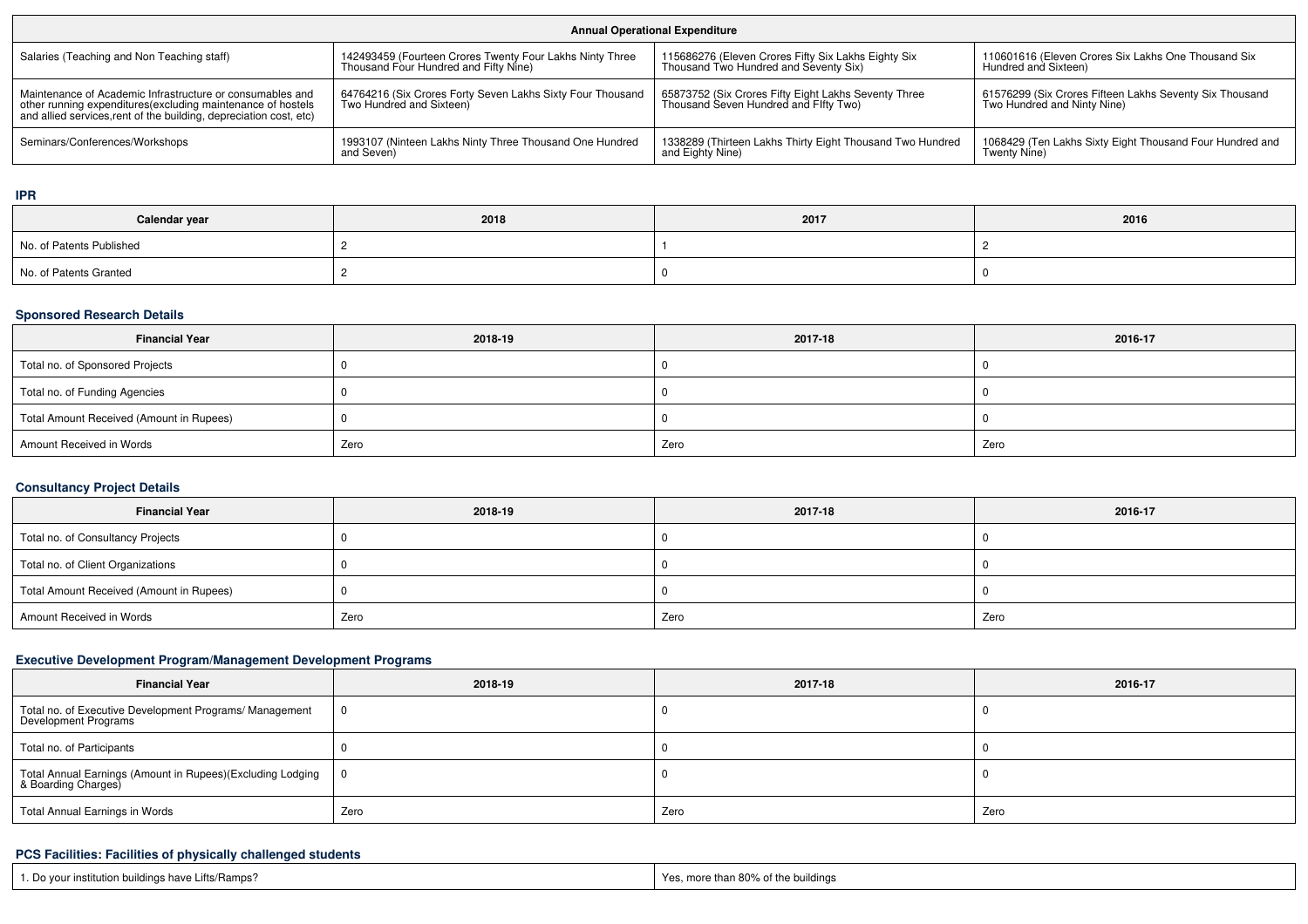| 2. Do your institution have provision for walking aids, includingwheelchairs and transportation from one building to another for<br>handicapped students? | Yes                                 |  |  |  |
|-----------------------------------------------------------------------------------------------------------------------------------------------------------|-------------------------------------|--|--|--|
| 3. Do your institution buildings have specially designed toilets for handicapped students?                                                                | Yes, more than 40% of the buildings |  |  |  |

#### **Awards Details**

|                | government agencies in the previous academic year 2018-19 | 1. How many faculty member of your institution have received highly reputed national/international awards/recognition from central |                                                                                                                |                                                                                                    | 5                                        |                            |                              |                               |                              |  |  |
|----------------|-----------------------------------------------------------|------------------------------------------------------------------------------------------------------------------------------------|----------------------------------------------------------------------------------------------------------------|----------------------------------------------------------------------------------------------------|------------------------------------------|----------------------------|------------------------------|-------------------------------|------------------------------|--|--|
| <b>Srno</b>    | Name of the Faculty                                       | Name of the Award                                                                                                                  | Name of the Central<br>aovernment<br>agency/international<br>agencies from where<br>award has been<br>received | Address of the<br>Agency giving award                                                              | <b>Contact Email ID of</b><br>the Agency | Year of receiving<br>award | Email ID of the<br>faculty   | Contact no. of the<br>faculty | Is it<br>Fellowship?(Yes/No) |  |  |
|                | Dr Leena Alexander                                        | Dr Abdul Kalam Life<br><b>Time Achievement</b><br><b>National Award</b>                                                            | International Institution<br>for Social and<br>Economic Reforms<br>Bengaluru                                   | #2/1 Gullu's complex,<br>Serpentine Road,<br>Kumara Park,<br>Bangalore -560 020                    | iserbangalore2010@g<br>mail.com          | 2018                       | leenalxndr@yahoo.co<br>m     | 9900840443                    | <b>No</b>                    |  |  |
| $\overline{2}$ | Ranjini Devi K                                            | Certificate of<br>Appreciation for taking<br>intitative in Energy<br>Conservation and<br>Environmental<br>Protection               | <b>NGO ENSYDE</b><br><b>BANGALORE</b>                                                                          | #64. 1st main road.<br>New Friend's Colony.<br>ST Bed Layout,<br>Koramangala<br>Bangalore -560 095 | manvelalur@ensydein<br>dia.org           | 2018                       | ranjinidevik@yahoo.co.       | 9686114296                    | <b>No</b>                    |  |  |
| 3              | Dr Nirmala Vaz                                            | Adarsh Vidva<br>Saraswati Rashtriya<br>Puraskar Award                                                                              | Glacier Journal<br><b>Research Foundation</b>                                                                  | B-1001. Sola Road.<br>Opp BRTS bus stop,<br>Ahmedabad -380061                                      | editor@glacierjournal.o<br>rg            | 2019                       | nirmavaz2005@yahoo.<br>co.in | 9886002777                    | No                           |  |  |
|                | Dr Nirmala Vaz                                            | <b>Best Faculty Award</b>                                                                                                          | <b>EET CRS Research</b><br>Wing for Excellence in<br>Professional Education<br>and Industry                    | #003. Plumeria<br>Garden, Estate<br>Omicron-III. Great<br>Nodia-201308                             | edubrands@education<br>expo.tv           | 2018                       | nirmavaz2005@yahoo.<br>co.in | 9886002777                    | No                           |  |  |
| 5              | Capt H K Roopa Rani                                       | <b>Director Generals</b><br>Plaque                                                                                                 | <b>National Cadet Corps</b>                                                                                    | DGNCC. 7 sector5.<br>Ram Krishnapuram<br>New Delhi -110066                                         | hq.dir coord@nccindia<br>nic.in          | 2019                       | roopahk22@gmail.com          | 9980483206                    | No                           |  |  |
|                |                                                           | 2. 2. How many students of your institution have won international awards in the previous academic year 2018-19                    |                                                                                                                |                                                                                                    | $\Omega$                                 |                            |                              |                               |                              |  |  |

#### **Accreditation**

#### **NBA Accreditation**

| a valid NBA Acu<br>110F<br>$\overline{\mathbf{v}}$<br>יי<br>institute<br>ngwa<br>iave a<br>зчнано | <b>NC</b> |
|---------------------------------------------------------------------------------------------------|-----------|
|                                                                                                   |           |

#### **NAAC Accreditation**

| 1. Does your institute have a valid NAAC Accreditation? |            | <b>YES</b>                |                       |  |  |
|---------------------------------------------------------|------------|---------------------------|-----------------------|--|--|
| Valid from                                              |            | <b>CGPA</b><br>Valid upto |                       |  |  |
| $10-03-2012$<br>$\sim$ $\sim$ $\sim$ $\sim$             | 09-03-2019 |                           | $\sim$ $\sim$<br>3.76 |  |  |

#### **ICAR Accreditation**

| $\sqrt{2}$<br>. ICAR Accreditation?<br>1200<br>a vour institute have a valid it. | $\overline{M}$<br>יעו<br>. |
|----------------------------------------------------------------------------------|----------------------------|
|                                                                                  |                            |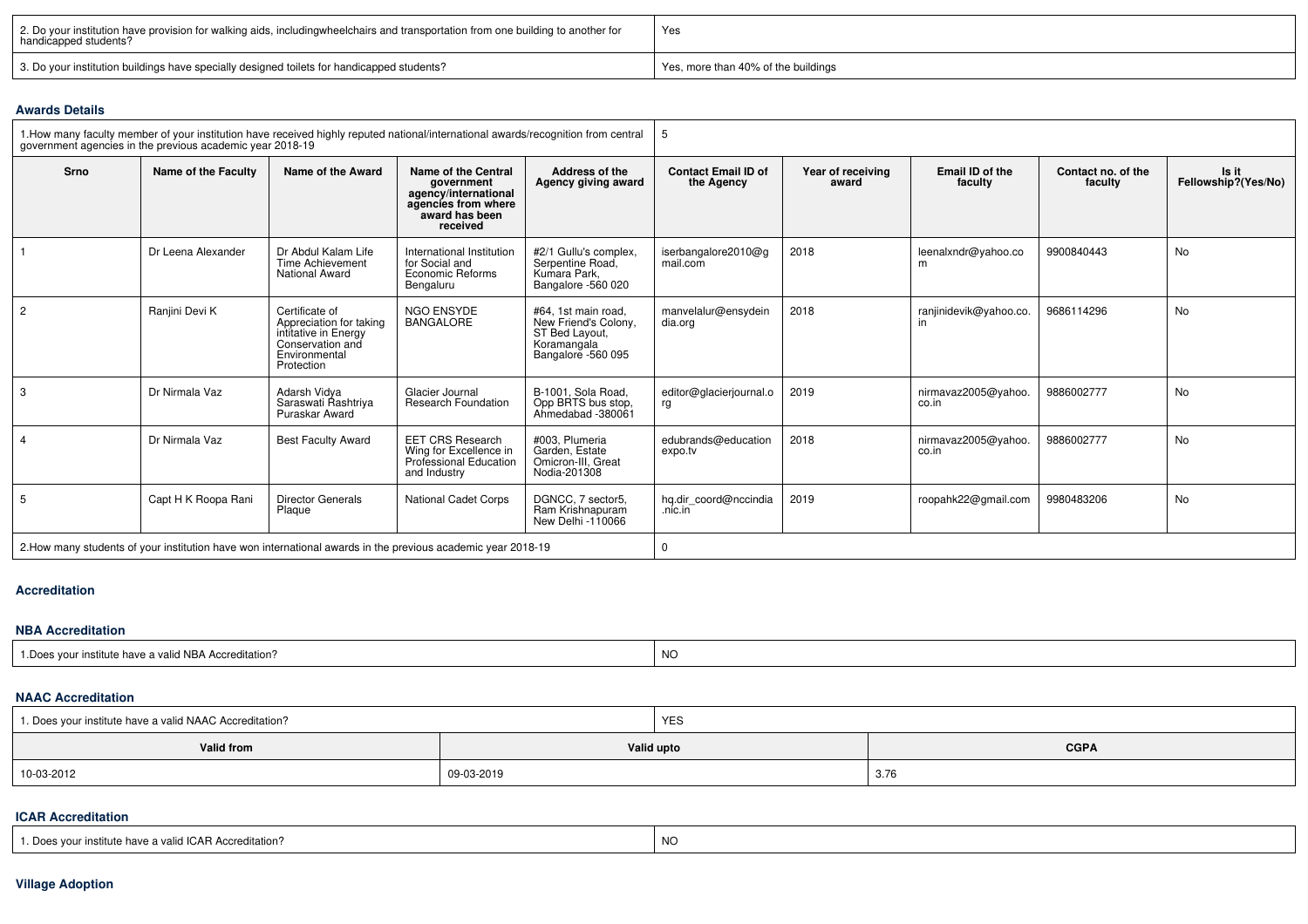## **Faculty Details**

| Srno            | Name                                  | Age | Designation            | Gender | Qualification | <b>Experience (In</b><br>Months) | <b>Is Associated</b><br><b>Last Year</b> | <b>Currently</b><br>working with<br>institution? | <b>Joining Date</b> | <b>Leaving Date</b>      | <b>Association type</b> |
|-----------------|---------------------------------------|-----|------------------------|--------|---------------|----------------------------------|------------------------------------------|--------------------------------------------------|---------------------|--------------------------|-------------------------|
| $\mathbf{1}$    | PRAKRITHI H N                         | 54  | Assistant<br>Professor | Female | Ph.D          | 346                              | Yes                                      | Yes                                              | 09-07-2018          | --                       | Regular                 |
| $\overline{c}$  | <b>ANITA KHERA</b>                    | 60  | Associate<br>Professor | Female | Ph.D          | 384                              | Yes                                      | Yes                                              | 01-07-1987          | --                       | Regular                 |
| 3               | ARUN KUMAR N                          | 29  | Lecturer               | Male   | M.COM         | 72                               | Yes                                      | Yes                                              | 07-06-2016          | Ш,                       | Regular                 |
| 4               | CHRISTINA JOY<br><b>VICTORIA</b>      | 34  | Lecturer               | Female | M. Phil       | 138                              | Yes                                      | Yes                                              | 11-06-2011          | $\mathbf{u}$             | Regular                 |
| $5\phantom{.0}$ | GEETHA<br>MATHEW                      | 55  | Associate<br>Professor | Female | M. Phil       | 288                              | Yes                                      | Yes                                              | 05-07-1995          | $\mathbf{u}$             | Regular                 |
| 6               | <b>HEMANTH D N</b>                    | 30  | Lecturer               | Male   | B.Ed          | 72                               | Yes                                      | Yes                                              | 08-06-2015          | $\sim$                   | Regular                 |
| $\overline{7}$  | KAPIL ARAMBAM                         | 34  | Lecturer               | Male   | M.A           | 13                               | Yes                                      | Yes                                              | 04-06-2018          | $\sim$                   | Regular                 |
| 8               | MARGARET<br><b>SAVITHA</b>            | 36  | Lecturer               | Female | M. Phil       | 109                              | Yes                                      | Yes                                              | 02-06-2016          | --                       | Regular                 |
| 9               | <b>MUNICHOWDAP</b><br>PA <sub>N</sub> | 31  | Lecturer               | Male   | <b>SET</b>    | 96                               | Yes                                      | Yes                                              | 04-06-2018          | --                       | Regular                 |
| 10              | NIRMALA VAZ                           | 58  | Associate<br>Professor | Female | Ph.D          | 434                              | Yes                                      | Yes                                              | 02-07-1990          | --                       | Regular                 |
| 11              | PREETHI<br><b>MANGALA</b>             | 45  | Lecturer               | Female | Ph.D          | 182                              | Yes                                      | Yes                                              | 08-06-2004          | $\overline{\phantom{a}}$ | Regular                 |
| 12              | RAMA RAJU                             | 56  | Associate<br>Professor | Female | Ph.D          | 390                              | Yes                                      | Yes                                              | 01-07-1987          | --                       | Regular                 |
| 13              | ROSELINE<br>FLORENCE<br><b>GOMES</b>  | 31  | Lecturer               | Female | M.Sc.         | 110                              | Yes                                      | Yes                                              | 08-07-2010          | --                       | Regular                 |
| 14              | SALOMI JACOB                          | 29  | Lecturer               | Female | <b>NET</b>    | 48                               | Yes                                      | Yes                                              | 14-12-2015          | ш.                       | Regular                 |
| 15              | SHANTHA V                             | 57  | Associate<br>Professor | Female | Ph.D          | 360                              | Yes                                      | Yes                                              | 01-07-1991          | --                       | Regular                 |
| 16              | <b>SOUMYAK</b>                        | 33  | Lecturer               | Female | Ph.D          | 72                               | Yes                                      | Yes                                              | 07-06-2017          | $\sim$                   | Regular                 |
| 17              | <b>SRUTHI CYRIAC</b>                  | 29  | Lecturer               | Female | M.Sc.         | 96                               | Yes                                      | Yes                                              | 15-06-2015          | $\sim$                   | Regular                 |
| 18              | <b>USHA JOSEPH</b>                    | 60  | Associate<br>Professor | Female | M.Sc.         | 384                              | Yes                                      | No                                               | 01-07-1987          | 30-11-2018               | Regular                 |
| 19              | <b>VINCENT PUAL S</b>                 | 35  | Assistant<br>Professor | Male   | M. Phil       | 171                              | Yes                                      | Yes                                              | 25-07-2018          | $\sim$ $\sim$            | Regular                 |
| 20              | <b>ALWINA MARY</b><br>JAYPAUL         | 26  | Lecturer               | Female | M.Sc.         | 36                               | Yes                                      | Yes                                              | 04-06-2018          | $\sim$                   | Regular                 |
| 21              | ANITHA MURTHY<br>R                    | 43  | Lecturer               | Female | M.Sc.         | 221                              | Yes                                      | Yes                                              | 11-06-2009          | $\sim$                   | Regular                 |
| 22              | AYESHA<br>PEREIRA                     | 31  | Lecturer               | Female | M.A           | 104                              | Yes                                      | Yes                                              | 07-06-2017          | $\sim$                   | Regular                 |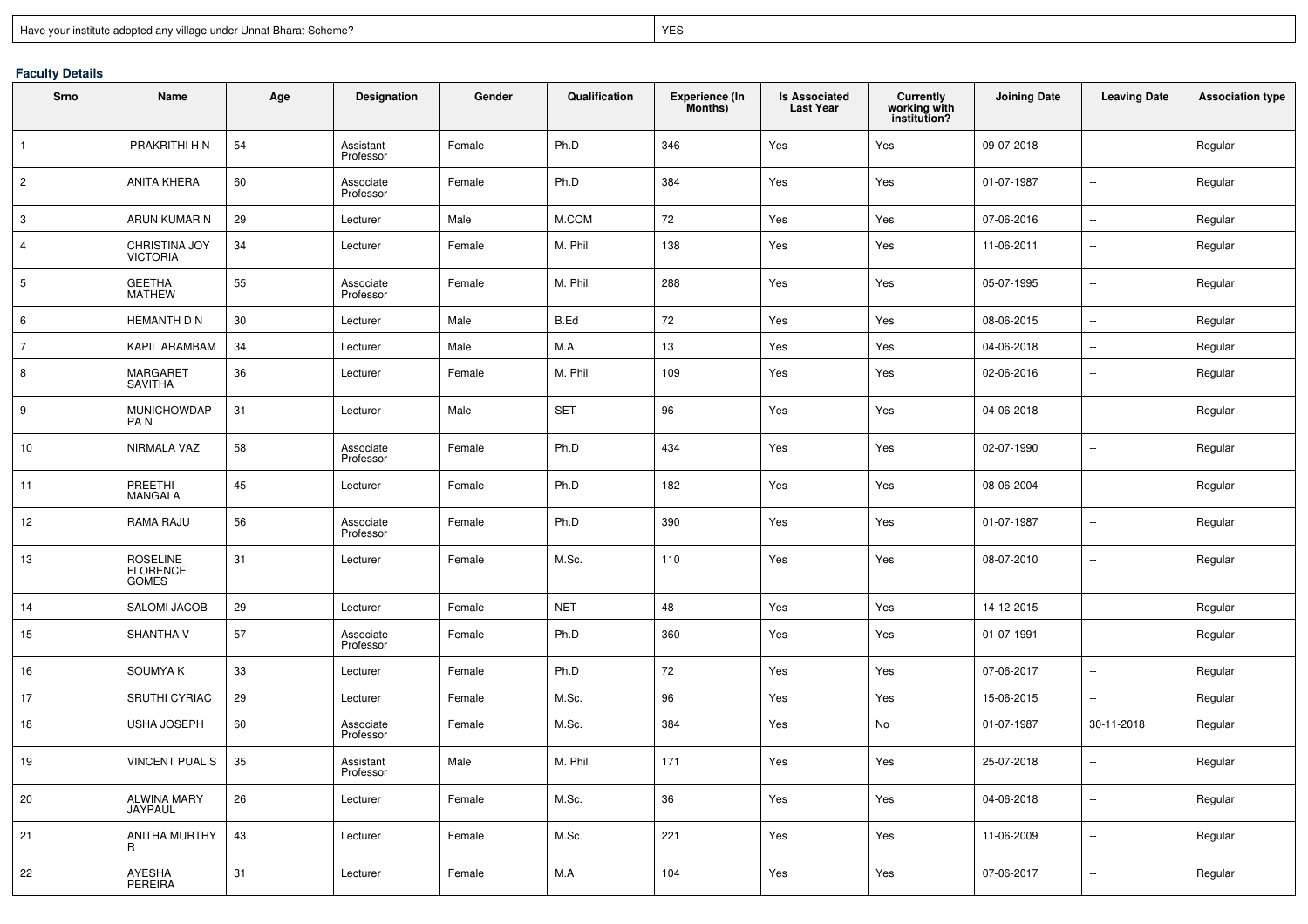| 23 | <b>DURGAK</b>                      | 37 | Lecturer               | Female | M. Phil                              | 72  | Yes | No  | 04-06-2018 | 03-10-2019               | Regular |
|----|------------------------------------|----|------------------------|--------|--------------------------------------|-----|-----|-----|------------|--------------------------|---------|
| 24 | <b>GITA KISHORE</b>                | 55 | Lecturer               | Female | M. Phil                              | 234 | Yes | Yes | 03-07-2006 | $\sim$                   | Regular |
| 25 | <b>JANHAVIN</b>                    | 36 | Lecturer               | Female | <b>SET</b>                           | 96  | Yes | Yes | 13-06-2011 | ٠.                       | Regular |
| 26 | <b>LALITHA RAMAN</b>               | 56 | Associate<br>Professor | Female | Ph.D                                 | 405 | Yes | Yes | 24-07-1985 | $\sim$                   | Regular |
| 27 | <b>MARIA SANJANA</b>               | 24 | Lecturer               | Female | M.COM                                | 5   | Yes | No  | 04-06-2018 | 31-10-2018               | Regular |
| 28 | NAUREEN AZIZ                       | 48 | Lecturer               | Female | M.A                                  | 288 | Yes | Yes | 01-07-1995 | $\sim$ $\sim$            | Regular |
| 29 | PARAMITA SEN                       | 37 | Lecturer               | Female | M. Phil                              | 145 | Yes | Yes | 18-06-2007 | $\sim$                   | Regular |
| 30 | PRIYA VINOD                        | 39 | Assistant<br>Professor | Female | M. Phil                              | 179 | Yes | Yes | 25-07-2018 | $\sim$                   | Regular |
| 31 | RAMYA H N                          | 37 | Lecturer               | Female | M.A                                  | 144 | Yes | Yes | 07-06-2017 | $\sim$                   | Regular |
| 32 | <b>RUBY PETER</b>                  | 36 | Lecturer               | Female | M. Phil                              | 140 | Yes | Yes | 11-06-2011 | $\sim$                   | Regular |
| 33 | SANJIVY RAJA                       | 29 | Lecturer               | Male   | M.A                                  | 64  | Yes | Yes | 07-06-2015 | $\sim$                   | Regular |
| 34 | SHERIL SOPHIA<br><b>DCOUTO</b>     | 30 | Lecturer               | Female | <b>MCA</b>                           | 66  | Yes | Yes | 02-01-2014 | ٠.                       | Regular |
| 35 | <b>SR LALITHA</b><br><b>THOMAS</b> | 56 | Associate<br>Professor | Female | Ph.D                                 | 312 | Yes | Yes | 12-08-1993 | ٠.                       | Regular |
| 36 | SUPARNA SEN<br><b>GUPTA</b>        | 39 | Lecturer               | Female | M.A                                  | 170 | Yes | Yes | 11-06-2009 | ٠.                       | Regular |
| 37 | VASUDEVA<br>MURTHY TN              | 44 | Lecturer               | Male   | Ph.D                                 | 270 | Yes | Yes | 04-06-2018 | $\sim$                   | Regular |
| 38 | <b>VINUTHA R</b><br><b>BHATTA</b>  | 47 | Lecturer               | Female | <b>SET</b>                           | 124 | Yes | Yes | 19-11-2014 | --                       | Regular |
| 39 | AMAL ROSHAN<br>SYLVESTER           | 32 | Lecturer               | Male   | MA(MC):<br>M.A.Mass<br>Communication | 92  | Yes | No  | 13-06-2011 | 30-10-2019               | Regular |
| 40 | ANUJA B                            | 39 | Lecturer               | Female | Ph.D                                 | 73  | Yes | Yes | 07-06-2017 | $\sim$                   | Regular |
| 41 | <b>B B PAUL RAJ</b>                | 41 | Lecturer               | Male   | Ph.D                                 | 110 | Yes | Yes | 01-06-2013 | $\ddotsc$                | Regular |
| 42 | <b>FARAH MATHEW</b>                | 44 | Lecturer               | Female | M. Phil                              | 167 | Yes | Yes | 06-07-2017 | $\sim$                   | Regular |
| 43 | <b>GOOLAPPA</b><br><b>OKKUNDA</b>  | 47 | Associate<br>Professor | Male   | Ph.D                                 | 294 | Yes | Yes | 01-01-1995 | $\overline{\phantom{a}}$ | Regular |
| 44 | JEEVAN K N                         | 28 | Lecturer               | Male   | M.Sc.                                | 48  | Yes | Yes | 13-07-2015 | $\sim$                   | Regular |
| 45 | <b>LATHAV</b>                      | 51 | Lecturer               | Female | M. Phil                              | 324 | Yes | Yes | 01-07-1992 | $\overline{\phantom{a}}$ | Regular |
| 46 | <b>MARY ARPANA</b>                 | 38 | Lecturer               | Female | M. Phil                              | 151 | Yes | Yes | 01-12-2014 | $\mathbb{Z}^2$           | Regular |
| 47 | NAVIS VIGILA J K                   | 46 | Lecturer               | Female | M. Phil                              | 234 | Yes | Yes | 16-06-2007 |                          | Regular |
| 48 | PERCY BOSE                         | 42 | Associate<br>Professor | Female | Ph.D                                 | 216 | Yes | Yes | 21-07-2014 | $\ddotsc$                | Regular |
| 49 | PRIYADARSHINI<br>PILLAI            | 40 | Lecturer               | Female | Ph.D                                 | 219 | Yes | Yes | 07-06-2017 | $\ddot{\phantom{a}}$     | Regular |
| 50 | <b>RANI TITUS</b>                  | 56 | Lecturer               | Female | Ph.D                                 | 353 | Yes | Yes | 07-07-1994 | $\ddotsc$                | Regular |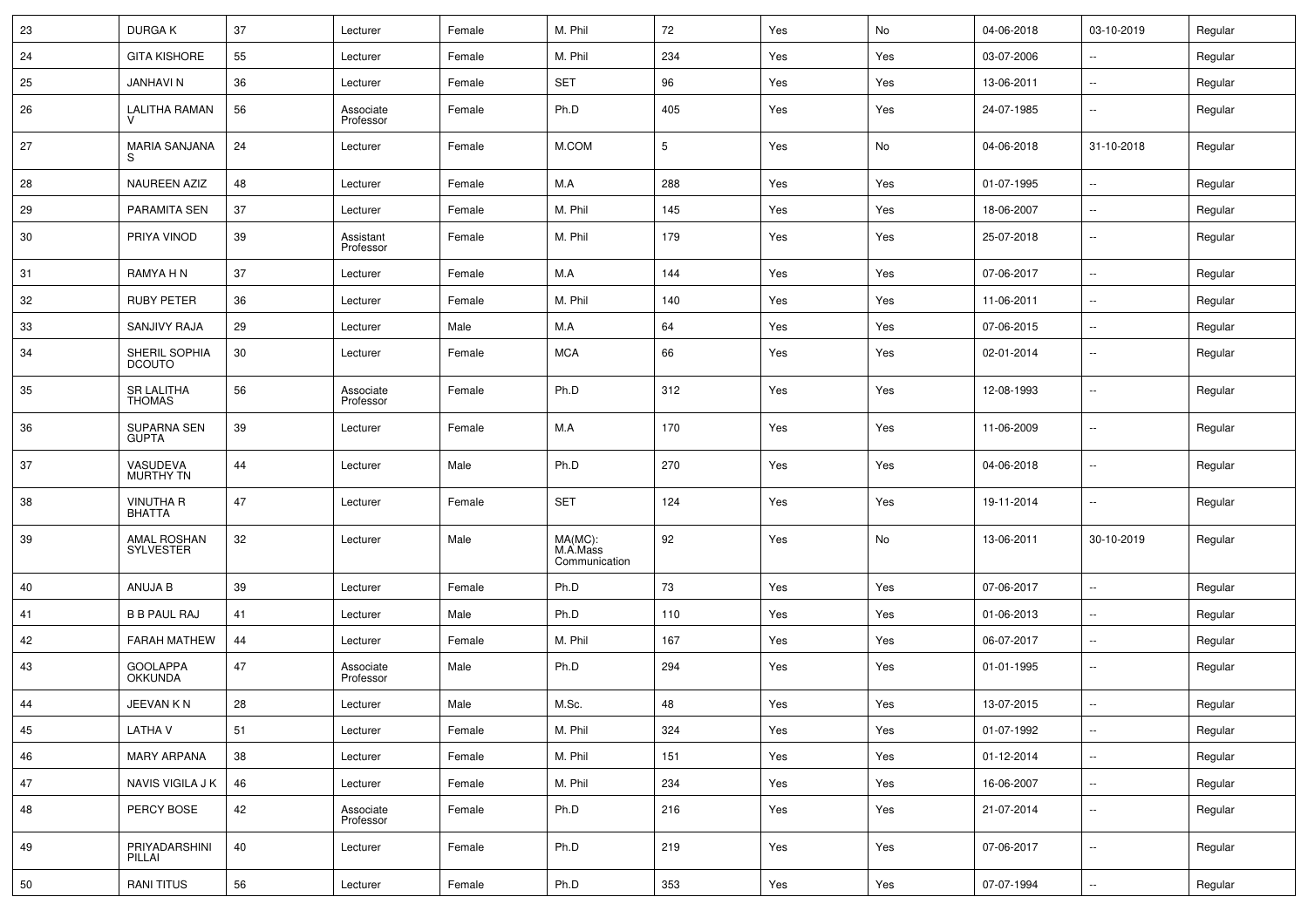| 51 | <b>RUPA P</b>                       | 41 | Lecturer               | Female | M. Phil    | 193 | Yes | Yes | 07-06-2016 | $\ddotsc$            | Regular                |
|----|-------------------------------------|----|------------------------|--------|------------|-----|-----|-----|------------|----------------------|------------------------|
| 52 | SATHYA<br>PRAMODE                   | 30 | Lecturer               | Female | M. Phil    | 74  | Yes | Yes | 22-11-2017 | $\sim$               | Regular                |
| 53 | SHERYNE<br><b>JEMIMA JOHN</b>       | 47 | Lecturer               | Female | M. Phil    | 186 | Yes | Yes | 07-06-2004 | $\sim$               | Regular                |
| 54 | SR MARY<br>MARGARET<br>NIRMALA      | 55 | Lecturer               | Female | Ph.D       | 114 | Yes | Yes | 20-06-2013 | $\sim$ $\sim$        | Regular                |
| 55 | <b>SUSHEELA B</b>                   | 53 | Lecturer               | Female | Ph.D       | 348 | Yes | Yes | 14-06-2008 | $\sim$ $\sim$        | Regular                |
| 56 | VASUDHA M C                         | 34 | Lecturer               | Female | Ph.D       | 48  | Yes | Yes | 07-12-2015 | $\sim$               | Regular                |
| 57 | YESHASWINI V                        | 29 | Lecturer               | Female | M. Phil    | 86  | Yes | Yes | 07-06-2017 | $\sim$               | Regular                |
| 58 | ANCY D                              | 34 | Lecturer               | Female | Ph.D       | 24  | Yes | Yes | 07-06-2017 | $\ddotsc$            | Regular                |
| 59 | ANUPAMA V<br><b>BHAT</b>            | 47 | Lecturer               | Female | M. Phil    | 200 | Yes | Yes | 10-07-2005 | $\sim$               | Regular                |
| 60 | <b>BHAVANA B</b>                    | 28 | Lecturer               | Female | <b>MBA</b> | 9   | Yes | No  | 19-11-2018 | 30-04-2019           | Regular                |
| 61 | FR JEROME M                         | 42 | Lecturer               | Male   | Ph.D       | 24  | Yes | Yes | 22-11-2017 | $\ddotsc$            | Adhoc /<br>Contractual |
| 62 | <b>GRACE THOMAS</b>                 | 56 | Associate<br>Professor | Female | Ph.D       | 409 | Yes | Yes | 01-07-1985 | $\sim$ $\sim$        | Regular                |
| 63 | <b>JOSEPHINE</b><br>NARMADA         | 42 | Lecturer               | Female | M. Phil    | 211 | Yes | Yes | 01-06-2005 | $\sim$               | Regular                |
| 64 | <b>LEENA NAIR</b>                   | 46 | Associate<br>Professor | Female | Ph.D       | 276 | Yes | Yes | 07-07-1996 | $\sim$               | Regular                |
| 65 | <b>MAYA HARAVE</b>                  | 54 | Lecturer               | Female | M. Phil    | 336 | Yes | Yes | 01-07-1992 | $\ddot{\phantom{a}}$ | Regular                |
| 66 | <b>NEHA MISHRA</b>                  | 31 | Lecturer               | Female | M.Sc.      | 16  | Yes | Yes | 04-06-2018 | $\sim$               | Regular                |
| 67 | PRAKASHA N                          | 34 | Lecturer               | Male   | M.A        | 133 | Yes | Yes | 12-06-2009 | $\sim$               | Regular                |
| 68 | RADHA<br>GANAPATHY                  | 50 | Lecturer               | Female | Ph.D       | 216 | Yes | Yes | 01-01-2001 | н,                   | Regular                |
| 69 | RASHMI REKHA<br>TRIPATHY            | 36 | Lecturer               | Female | M.Sc.      | 156 | Yes | Yes | 18-06-2011 | $\sim$               | Regular                |
| 70 | SAJAN GEORGE                        | 52 | Lecturer               | Male   | Ph.D       | 264 | Yes | Yes | 01-07-1997 | $\sim$               | Regular                |
| 71 | <b>SHAKILA</b>                      | 52 | Associate<br>Professor | Female | M. Phil    | 348 | Yes | Yes | 02-07-1990 | $\ddotsc$            | Regular                |
|    | SITAVI<br>YATHIENDER                | 55 | Associate<br>Professor | Female | Ph.D       | 384 | Yes | Yes | 01-07-1987 | $\sim$               | Regular                |
| 73 | <b>SREEDEVIKR</b>                   | 57 | Associate<br>Professor | Female | M. Phil    | 389 | Yes | Yes | 01-07-1987 | $\sim$               | Regular                |
| 74 | TESSY ROSE R                        | 31 | Assistant<br>Professor | Female | M.Tech     | 48  | Yes | No  | 01-07-2018 | 01-12-2018           | Regular                |
| 75 | <b>VENKATA HIMA</b><br>R.           | 37 | Lecturer               | Female | M. Phil    | 144 | Yes | Yes | 04-06-2018 | $\sim$               | Adhoc /<br>Contractual |
| 76 | <b>MARY AMALA</b><br><b>SHANTHI</b> | 53 | Associate<br>Professor | Female | M. Phil    | 306 | Yes | Yes | 28-04-1994 | $\sim$               | Regular                |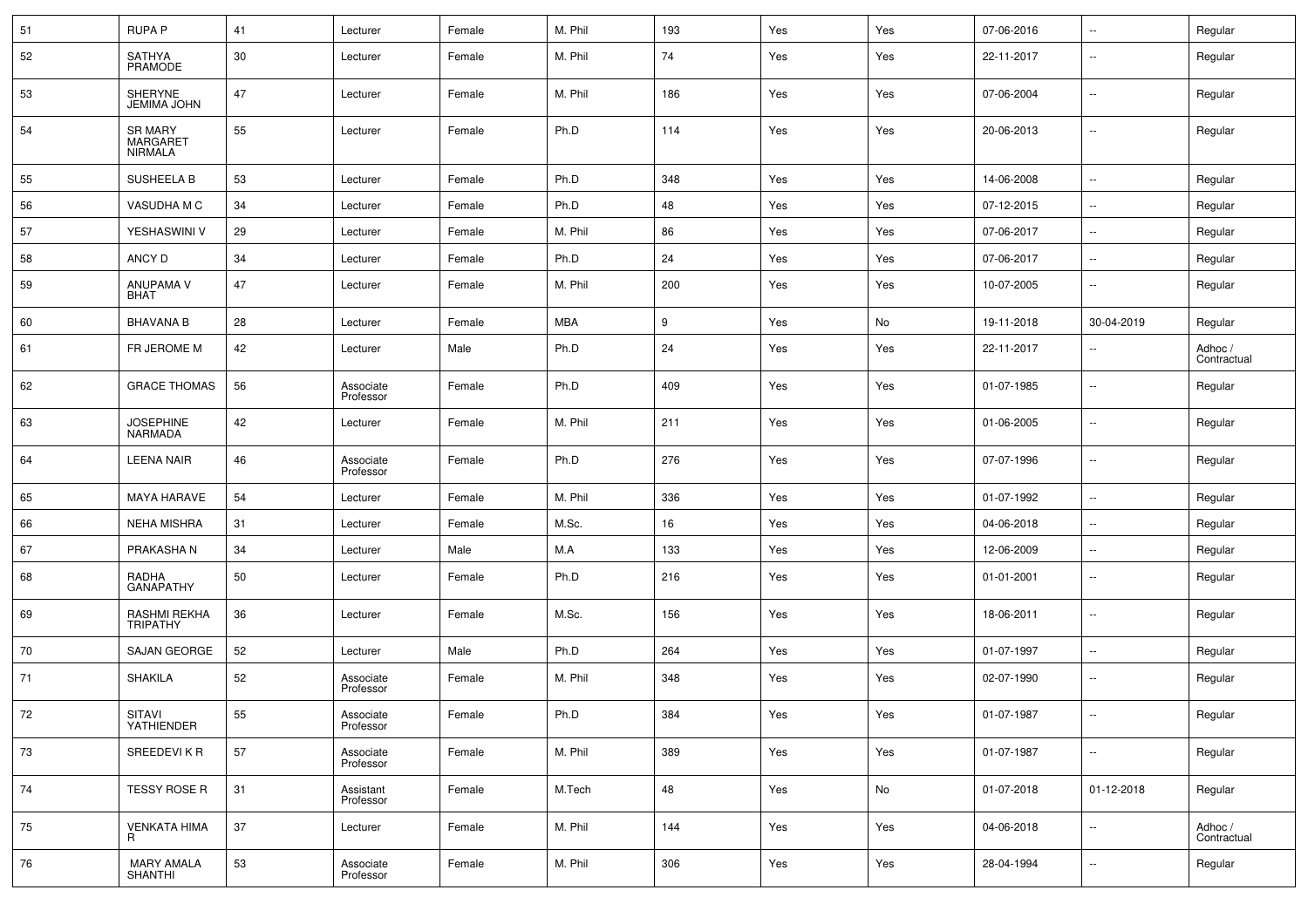| 77  | <b>ANILA THOMAS</b>                         | 45 | Lecturer               | Female | Ph.D       | 241             | Yes | Yes | 15-06-2005 | $\sim$ $\sim$            | Regular                |
|-----|---------------------------------------------|----|------------------------|--------|------------|-----------------|-----|-----|------------|--------------------------|------------------------|
| 78  | <b>ARCHANA R</b>                            | 28 | Lecturer               | Female | M. Phil    | 63              | Yes | No  | 04-06-2018 | 30-09-2019               | Regular                |
| 79  | <b>CAROL STANLY</b>                         | 56 | Associate<br>Professor | Female | M.Sc.      | 377             | Yes | Yes | 01-07-1989 | $\overline{\phantom{a}}$ | Regular                |
| 80  | <b>FR SAJI</b><br><b>MATHEW</b>             | 43 | Lecturer               | Male   | M.Sc.      | 198             | Yes | Yes | 06-01-2008 | $\sim$                   | Regular                |
| 81  | H K ROOPA RANI                              | 34 | Lecturer               | Female | M.A        | 138             | Yes | Yes | 09-06-2014 | $\ddotsc$                | Regular                |
| 82  | JULIE KATAKI<br><b>PATHAK</b>               | 47 | Lecturer               | Female | M. Phil    | 276             | Yes | Yes | 23-11-2006 | $\sim$                   | Regular                |
| 83  | <b>MADHU</b><br><b>KASHYAP</b>              | 28 | Lecturer               | Male   | M. Phil    | 55              | Yes | Yes | 08-06-2015 | $\sim$                   | Regular                |
| 84  | <b>MIKHAIL</b><br>RAJARAM<br><b>KOLINJA</b> | 31 | Lecturer               | Male   | <b>NET</b> | 96              | Yes | Yes | 09-06-2014 | $\ddotsc$                | Regular                |
| 85  | NIDHI WADHWA                                | 34 | Lecturer               | Female | Ph.D       | 63              | Yes | Yes | 01-08-2018 | $\ddotsc$                | Regular                |
| 86  | PRATIMA BHAT                                | 38 | Lecturer               | Female | M. Phil    | 192             | Yes | Yes | 07-06-2017 | $\sim$                   | Regular                |
| 87  | RADHIKA<br><b>KAMATH</b>                    | 34 | Lecturer               | Female | M.COM      | 157             | Yes | Yes | 01-07-2009 | $\sim$                   | Regular                |
| 88  | <b>REEMA ORISON</b><br><b>LOBO</b>          | 35 | Lecturer               | Female | Ph.D       | 40              | Yes | Yes | 07-06-2017 | $\sim$                   | Regular                |
| 89  | SAKSHI KABRA<br><b>MALPAN</b>               | 33 | Lecturer               | Female | Ph.D       | 150             | Yes | Yes | 03-07-2017 | $\sim$                   | Regular                |
| 90  | SHANMUGAM VM                                | 38 | Lecturer               | Male   | <b>NET</b> | 185             | Yes | Yes | 18-06-2007 | $\sim$                   | Regular                |
| 91  | SONANKI<br>KESHRI                           | 27 | Assistant<br>Professor | Female | Ph.D       | 17              | Yes | Yes | 04-06-2018 | $\sim$                   | Regular                |
| 92  | SREEVIDYA<br><b>SURENDRA M S</b>            | 31 | Lecturer               | Female | Ph.D       | 8               | Yes | Yes | 19-11-2018 | $\sim$                   | Regular                |
| 93  | THANKAMMA<br>GEORGE                         | 57 | Associate<br>Professor | Female | Ph.D       | 360             | Yes | Yes | 03-07-1989 | $\sim$                   | Regular                |
| 94  | <b>VERONICA A</b>                           | 36 | Lecturer               | Female | M. Phil    | 145             | Yes | Yes | 16-06-2007 | $\sim$                   | Regular                |
| 95  | PERUNDEVITS                                 | 37 | Lecturer               | Female | Ph.D       | 49              | Yes | Yes | 07-06-2017 | $\sim$                   | Regular                |
| 96  | ANISHI RENITA J                             | 28 | Lecturer               | Female | M.Ed       | 15              | Yes | Yes | 14-08-2018 | $\sim$                   | Regular                |
| 97  | ARNET MARIA<br>ANTONY                       | 30 | Lecturer               | Female | M.Sc.      | 96              | Yes | Yes | 01-08-2011 | $\sim$                   | Regular                |
| 98  | CHIRAG <sub>S</sub>                         | 24 | Lecturer               | Male   | M.COM      | 13              | Yes | Yes | 04-06-2018 | $\sim$                   | Regular                |
| 99  | <b>GEEJA S KURIAN</b>                       | 59 | Associate<br>Professor | Female | Ph.D       | 408             | Yes | Yes | 17-07-1985 | $\sim$                   | Regular                |
| 100 | <b>HARATHID</b>                             | 41 | Lecturer               | Female | M. Phil    | 216             | Yes | Yes | 22-11-2006 | $\mathbb{Z}^2$           | Regular                |
| 101 | KANTHARAJU V                                | 35 | Lecturer               | Male   | <b>NET</b> | 12 <sub>2</sub> | Yes | No  | 06-06-2017 | 31-03-2019               | Adhoc /<br>Contractual |
| 102 | MANISHA SEAL                                | 39 | Lecturer               | Female | M. Phil    | 184             | Yes | Yes | 07-07-2014 | $\mathbb{Z}^2$           | Regular                |
| 103 | MONICA<br>SHWETHA                           | 27 | Lecturer               | Female | M.Sc.      | 61              | Yes | Yes | 09-06-2014 | $\sim$                   | Regular                |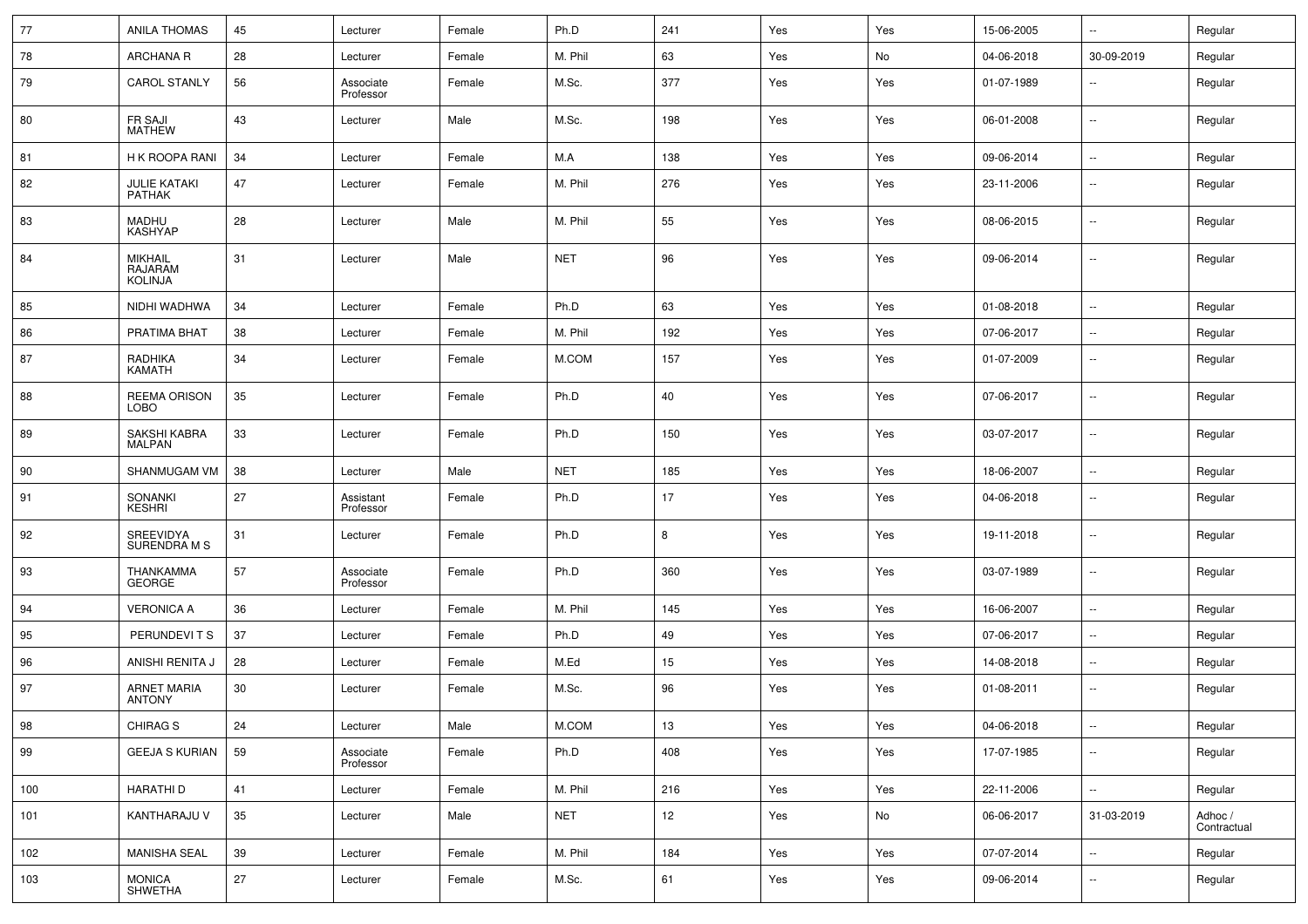| 104 | <b>NIKHIL RAJ K</b>              | 34     | Lecturer                                            | Male   | M. Phil    | 133    | Yes | Yes | 01-06-2012 | $\overline{\phantom{a}}$ | Regular                |
|-----|----------------------------------|--------|-----------------------------------------------------|--------|------------|--------|-----|-----|------------|--------------------------|------------------------|
| 105 | PREETHA VASAN                    | 45     | Assistant<br>Professor                              | Female | Ph.D       | 264    | Yes | Yes | 01-07-1998 | $\sim$                   | Regular                |
| 106 | RAJESH<br>DHARMARAJ              | 39     | Assistant<br>Professor                              | Male   | <b>MCA</b> | 90     | Yes | Yes | 01-07-2012 | $\sim$                   | Regular                |
| 107 | ROOPA PHILIP                     | 38     | Assistant<br>Professor                              | Female | Ph.D       | 192    | Yes | Yes | 01-01-2007 | $\sim$                   | Regular                |
| 108 | SALOME<br><b>INAMDAR</b>         | 27     | Lecturer                                            | Female | M. Phil    | 48     | Yes | Yes | 06-06-2016 | $\sim$                   | Regular                |
| 109 | SHANOLIA M<br>PALDANO            | 24     | Lecturer                                            | Female | M.COM      | 38     | Yes | Yes | 04-06-2018 | $\sim$                   | Regular                |
| 110 | SOPHIA D                         | 38     | Lecturer                                            | Female | Ph.D       | 87     | Yes | Yes | 08-06-2013 | $\sim$                   | Regular                |
| 111 | SRINIVAS<br>NARASEGOUDA          | 36     | Lecturer                                            | Male   | Ph.D       | 35     | Yes | Yes | 04-06-2018 | $\overline{\phantom{a}}$ | Regular                |
| 112 | <b>THOMAS</b><br>ALEXANDAR       | 34     | Lecturer                                            | Male   | M.A        | 48     | Yes | Yes | 08-06-2015 | $\sim$                   | Regular                |
| 113 | VIDYA HS                         | 40     | Lecturer                                            | Female | M. Phil    | 193    | Yes | Yes | 27-06-2007 | $\bar{ }$                | Regular                |
| 114 | <b>AKEELA P</b>                  | 34     | Lecturer                                            | Female | Ph.D       | 42     | Yes | Yes | 04-06-2018 | $\sim$                   | Regular                |
| 115 | ANITHA K V                       | 40     | Lecturer                                            | Female | M.A        | 43     | Yes | Yes | 21-08-2017 | $\sim$                   | Adhoc /<br>Contractual |
| 116 | <b>ASHMITHA</b><br><b>DSOUZA</b> | 27     | Lecturer                                            | Female | M.COM      | 46     | Yes | Yes | 13-01-2016 | $\sim$                   | Regular                |
| 117 | DIVYA JOSEPH                     | 31     | Lecturer                                            | Female | M.Sc.      | 96     | Yes | Yes | 18-06-2011 | $\sim$                   | Regular                |
| 118 | <b>GENEVIEVE M</b>               | 59     | Lecturer                                            | Female | MBA        | 217    | Yes | Yes | 11-06-2008 | $\sim$                   | Regular                |
| 119 | <b>IRENE GETZI</b>               | 44     | Assistant<br>Professor                              | Female | M. Phil    | 240    | Yes | Yes | 04-07-2007 | $\sim$                   | Regular                |
| 120 | KARTHIKA A                       | 31     | Lecturer                                            | Female | Ph.D       | 37     | Yes | Yes | 07-06-2017 | $\sim$                   | Regular                |
| 121 | <b>MARIA CHARLES</b><br>D        | 28     | Lecturer                                            | Male   | M.Sc.      | 55     | Yes | Yes | 22-11-2017 | $\sim$                   | Regular                |
| 122 | NALINI SEKARAN                   | 54     | Lecturer                                            | Female | Ph.D       | 300    | Yes | Yes | 01-07-1998 | $\sim$                   | Regular                |
| 123 | NITU THAKUR                      | 45     | Lecturer                                            | Female | M. Phil    | 116    | Yes | Yes | 01-12-2010 | $\sim$                   | Regular                |
| 124 | <b>PRINCY</b><br>PONNACHAN       | 29     | Lecturer                                            | Female | M.Sc.      | 48     | Yes | Yes | 04-06-2018 | $\sim$                   | Regular                |
| 125 | RAMALAKSHMI R                    | $39\,$ | Lecturer                                            | Female | M. Phil    | 156    | Yes | Yes | 08-06-2013 | $\sim$                   | Regular                |
| 126 | ROSHNI SHETTY                    | 32     | Lecturer                                            | Female | MBA        | 105    | Yes | Yes | 18-06-2011 | $\sim$                   | Regular                |
| 127 | SANGEETHA PS                     | 29     | Lecturer                                            | Female | M.A        | 25     | Yes | Yes | 04-06-2018 | $\mathbb{Z}^2$           | Regular                |
| 128 | SHARATH<br>PRABHU                | 33     | Lecturer                                            | Male   | M.COM      | 114    | Yes | Yes | 07-06-2016 | $\bar{ }$                | Regular                |
| 129 | SR ELIZABETH C<br>S              | 55     | Dean / Principal /<br>Director / Vice<br>Chancellor | Female | Ph.D       | 324    | Yes | Yes | 05-08-1992 | $\mathbb{Z}^2$           | Regular                |
| 130 | SUMIT<br>DASGUPTA                | 26     | Lecturer                                            | Male   | M.Sc.      | $36\,$ | Yes | Yes | 12-06-2017 | $\mathbb{Z}^2$           | Regular                |